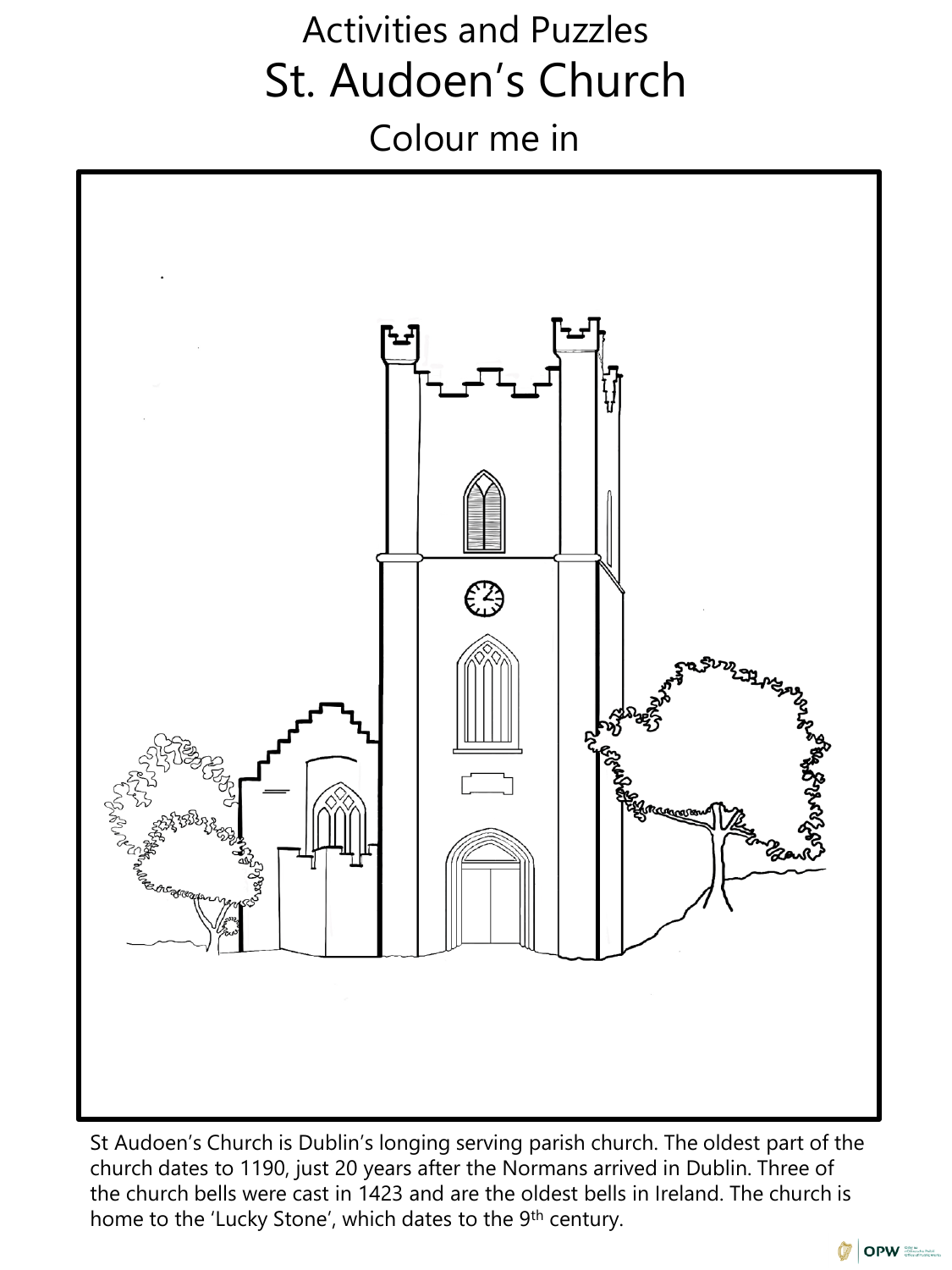# Medieval Crossword



### **Across Down**

- 1. Study of excavating sites and studying found objects. 1. Building occupied by a community of monks or (11)
- 3. Person involved in trade, especially buying and selling. (8)
- 5. Person who manufactures beer. (6)
- 7. Contagious disease that killed half of medieval Dublin. (6)
- 9. Medieval building with thick walls, moat and towers. (6)
- 10. Hollow metal object that sounds a note when struck. (4)
- 11. Building in which to hold people as punishment.(6)
- 13. Curved opening in city walls, usually with gate. (4)
- 15. Person whose job it is to make clothes.(6)
- 17. People from Norway who founded Dublin. (7)
- 19. People whose job is to make bread daily. (6)
- 20. Person skilled in cutting stone for building. (5)
- 21.Narrow road between buildings in medieval Dublin. (4)
- 22. Tall narrow building, either circular or square. (5)
- 24. Man who serves his lord as a mounted soldier in armour. (6)
- 25. Pots or tiles made from clay hardened by heat. (7) 27. Inn or pub. (6)
- 28. Person who creates fabric from threads and yarn.(6)

- nuns. (5)
- 2. Beads made of this were used for trading. (5)
- 3. Water that surrounds and protects a castle.(4)
- 4. People who conquered Dublin in 1170. (7)
- 6. Deep hole for extraction of ground water. (4) 7. Small religious district with a church and priest. (6)
- 8. Dig the soil and record the finds. (8)
- 10. Structure that carries a road over a river. (6)
- 12. Norman knight who captured Waterford and Dublin in 1170. (9)
- 14. System of belief in god or gods. (8)
- 16. Stone platforms alongside river used to load and unload boats. (5)
- 18. Medieval association of craftsmen or merchants. (5)
- 20. Regular gathering of people buying and selling food and animals. (6)
- 23. The Liffey or Poddle for example. (5)
- 25. Small domestic animal with soft fur, good mouse catcher. (3)
- 26. Domestic animal that gives meat, milk and leather. (3)

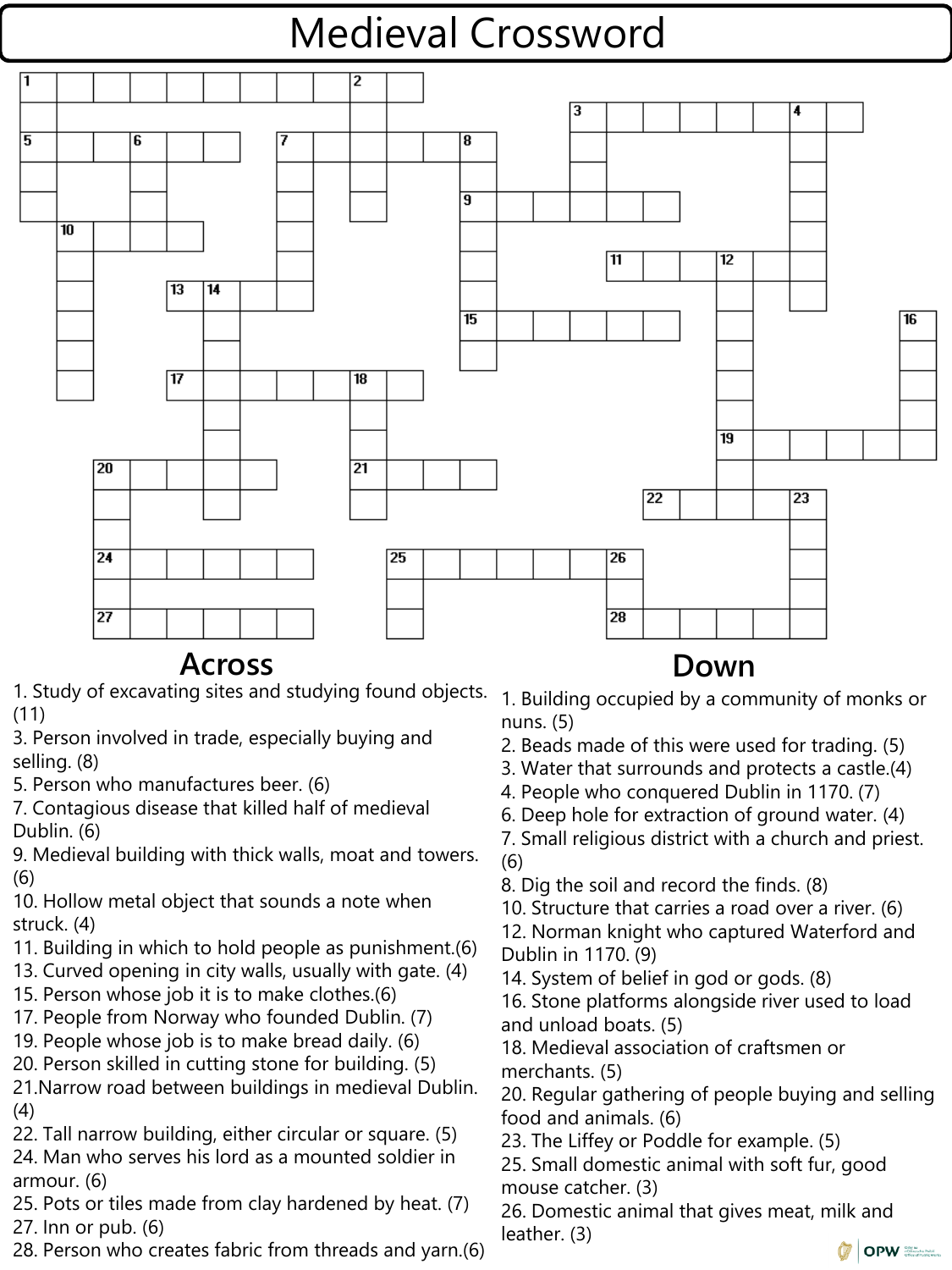## Medieval Word search

|                             | h                       | g          | s  | Ĩ  | р    | c        | s | d           | u         | b    | L         | Ť     | n            | c                  | z      | w          | a                | L             | L | s |  |  |  |
|-----------------------------|-------------------------|------------|----|----|------|----------|---|-------------|-----------|------|-----------|-------|--------------|--------------------|--------|------------|------------------|---------------|---|---|--|--|--|
|                             | t                       | y          | a  | р  | о    | t        | h | е           | c         | a    | r         | Ĩ     | е            | s                  | о      | m          | g                | d             | У | x |  |  |  |
|                             | a                       | q          | s  | r  | е    | f        | о | r           | m         | a    | t         | Ĩ.    | о            | n                  | d      | w          | u                | L             | a | t |  |  |  |
|                             | i                       | a          | c  | v  | c    | v        | m | b           | f         | r    | k         | u     | g            | n                  | Ĩ.     | ĸ          | Ť                | v             | u | р |  |  |  |
|                             | L                       | x          | r  | s  | а    | h        | d | n           | о         | c    | Ĩ.        | w     | р            | j                  | е      | a          | L                | h             | q | r |  |  |  |
|                             | о                       | f          | У  | g  | s    | t        | а | d           | s         | h    | u         | b     | e            | L                  | L      | s          | d                | y             | f | a |  |  |  |
|                             | r                       | Ť          | р  | u  | t    | b        | r | е           | w         | е    | r         | k     | b            | Î.                 | о      | r          | s                | x             | c | j |  |  |  |
|                             | b                       | s          | t  | c  | L    | о        | р | r           | о         | z    | s         | a     | g            | n                  | Ĩ.     | h          | τ                | r             | a | f |  |  |  |
|                             | n                       | t          | s  | f  | е    | k        | w | x           | v         | L    | n         | L     | c            | a                  | h      | р          | m                | t             | z | s |  |  |  |
|                             | k                       | r          | d  | р  | c    | Ĩ.       | u | е           | b         | u    | о         | a     | w            | е                  | r      | n          | u                | L             | c | a |  |  |  |
|                             | j                       | О          | s  | ĩ  | b    | a        | k | е           | r         | Ť    | m         | g     | а            | s                  | n      | u          | s                | о             | е | d |  |  |  |
|                             | u                       | n          | w  | р  | m    | x        | a | h           | L         | е    | t         | r     | У            | r                  | a      | n          | р                | Î.            | n | d |  |  |  |
|                             | L                       | g          | е  | i  | о    | h        | d | b           | v         | L    | a         | r     | d            | е                  | h      | t          | a                | c             | о | L |  |  |  |
|                             | s                       | h          | a  | m  | b    | L        | е | s           | q         | у    | L         | У     | ÷            | L                  | о      | s          | x                | О             | t | е |  |  |  |
|                             | x                       | о          | v  | е  | r    | t        | У | J           | r         | s    | t         | n     | g            | Î.                 | f      | u          | j                | b             | a | r |  |  |  |
|                             | а                       | L          | е  | w  | c    | r        | c | о           | w         | r    | а         | u     | d            | g                  | s      | е          | n                | b             | р | c |  |  |  |
|                             | m                       | d          | r  | У  | Ť    | u        | t | a           | v         | е    | r         | n     | g            | i                  | d      | n          | y                | L             | h | m |  |  |  |
|                             | е                       | r          | d  | v  | n    | a        | m | е           | d         | s    | р         | Ĩ.    | v            | о                  | с      | r          | b                | е             | d | Ť |  |  |  |
|                             | r                       | h          | е  | c  | g    | У        | t | h           | m         | o    | a         | t     | b            | n                  | r      | k          | r                | s             | е | L |  |  |  |
|                             | c                       | r          | р  | r  | Ť    | s        | о | n           | a         | g    | s         | h     | k            | j                  | L      | Ť          | n                | t             | s | L |  |  |  |
|                             | h                       | е          | u  | c  | d    | h        | b | c           | h         | a    | n         | c     | е            | L                  | е      | р          | h                | o             | t | s |  |  |  |
|                             | a                       | р          | s  | n  | d    | р        | е | У           | r         | d    | о         | q     | n            | s                  | a      | z          | v                | n             | L | v |  |  |  |
|                             | n                       | t          | е  | f  | Ť    | s        | h | s           | x         | d    | Ť         | m     | g            | О                  | a      | t          | f                | е             | d | h |  |  |  |
|                             | t                       | r          | m  | g  | о    | L        | d | s           | m         | Ĩ.   | t         | h     | s            | t                  | b      | c          | a                | s             | u | m |  |  |  |
|                             | р                       | L          | a  | g  | u    | е        | f | a           | c         | h    | a         | Ĵ     | b            | c                  | a      | u          | h                | f             | е | Ĩ |  |  |  |
|                             | о                       | е          | q  | ĸ  | n    | m        | е | d           | Ť         | е    | v         | а     | L            | n                  | f      | У          | s                | Î.            | a | b |  |  |  |
|                             | р                       | g          | е  | w  | a    | a        | h | n           | о         | s    | a         | m     | w            | е                  | g      | р          | т                | g             | n | d |  |  |  |
|                             | d                       | a          | j. | f  | m    | s        | е | y           | u         | f    | c         | t     | c            | a                  | q      | m          | r                | b             | u | е |  |  |  |
|                             | C                       | t          | g  | h  | r    | p        | b | $\mathbf t$ | d         | s    | χ         | j.    | e            | f                  | S      | n          | а                | v             | е | m |  |  |  |
|                             | v                       | е          | S  | f  | O    | r        | t | i           | f         | i    | e         | d     | C            | е                  | f      | y          | р                | s             | a | n |  |  |  |
|                             | b                       | a          | d  | i. | n    | h        | d | C           | a         | r    | p         | е     | n            | t                  | е      | r          | v                | У             | u | g |  |  |  |
| altar<br>cenotaph           |                         |            |    |    |      |          |   |             |           |      | fortified |       |              |                    |        | ri<br>nave |                  |               |   |   |  |  |  |
|                             | chancel<br>apothecaries |            |    |    |      |          |   |             |           | gate |           |       |              |                    | Norman |            |                  |               |   |   |  |  |  |
| arch<br>city                |                         |            |    |    |      |          |   |             | goat      |      |           |       |              | sa<br>parish<br>sŀ |        |            |                  |               |   |   |  |  |  |
| cobblestones<br>archaeology |                         |            |    |    |      |          |   |             | goldsmith |      |           |       |              | st<br>pig          |        |            |                  |               |   |   |  |  |  |
| baker                       |                         | COW        |    |    |      |          |   | quild       |           |      |           |       | plague<br>ta |                    |        |            |                  |               |   |   |  |  |  |
| bells                       |                         |            |    |    |      |          |   |             |           |      |           |       |              |                    |        |            | ta               |               |   |   |  |  |  |
|                             |                         |            |    |    |      | crypt    |   |             |           |      |           | mason |              |                    |        |            | prison           |               |   |   |  |  |  |
| brewer                      |                         | Dublin     |    |    |      |          |   | medieval    |           |      |           |       | purgatory    |                    |        |            |                  |               |   |   |  |  |  |
| carpenter                   |                         | excavation |    |    |      |          |   | merchant    |           |      |           |       | Vi<br>quay   |                    |        |            |                  |               |   |   |  |  |  |
| castle                      |                         |            |    |    |      | farthing |   |             |           |      |           | mills |              |                    |        |            | reformation<br>W |               |   |   |  |  |  |
| cathedral                   |                         |            |    |    | fish |          |   |             |           |      |           | moat  |              |                    |        |            |                  | religion<br>W |   |   |  |  |  |

ver saddler hambles tronghold ilor ivern wer iking alls weaver

**OPW**